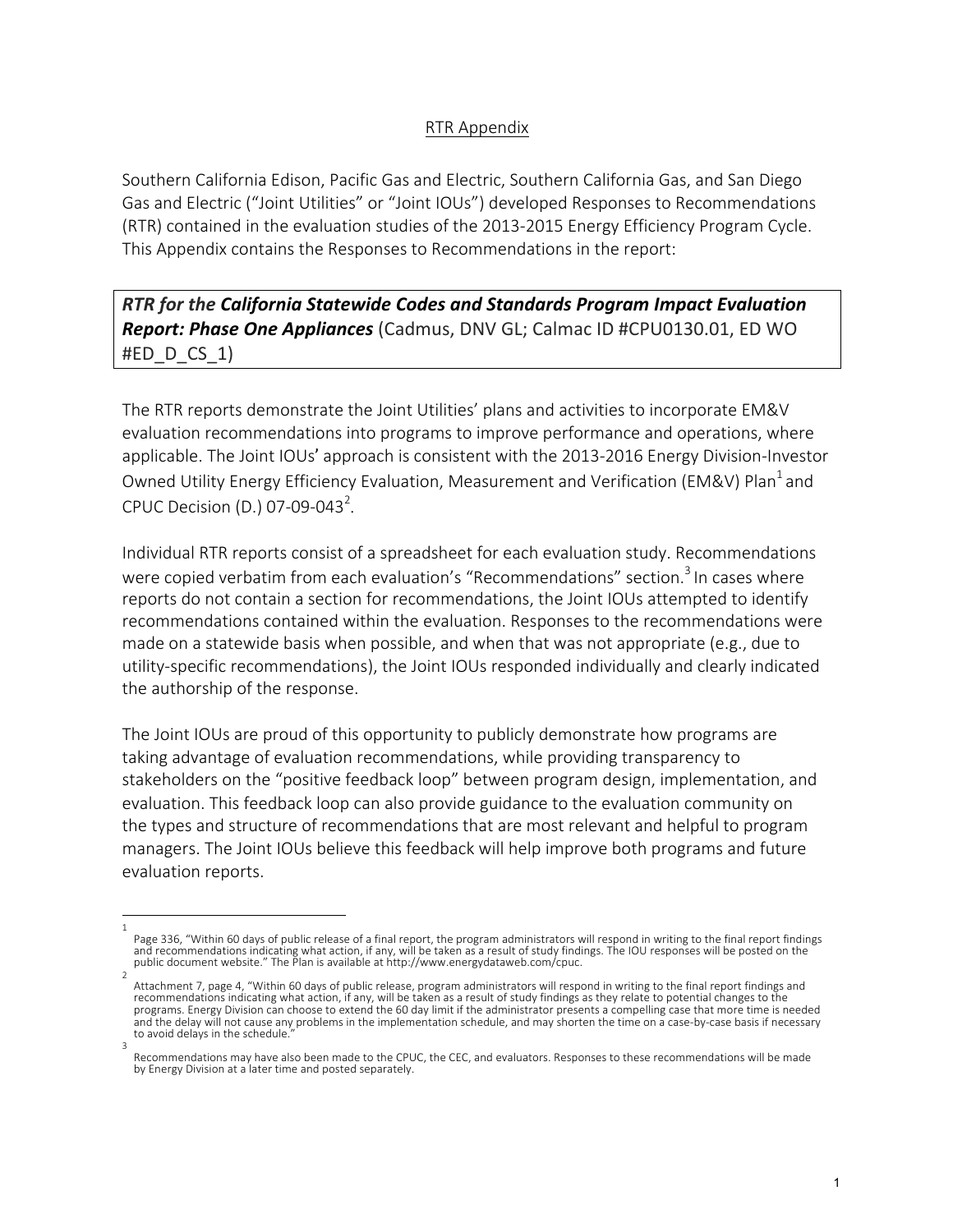**Response to Recommendations (RTR) in Impact, Process, and Market Assessment Studies** 

Study Title: California Statewide Codes and Standards Program Impact Evaluation Report: Phase One Appliances

**Program: Codes & Standards**

Author: **Cadmus, DNV GL** 

**Calmac ID: CPU0130.01**

**ED WO: ED\_D\_CS\_1**

Link to Report: http://www.calmac.org/publications/CPUC\_CS\_Phase\_One\_Report\_Final\_Clean.pdf

| Item#          | Page # | <b>Findings</b>                                                                                                                                                                                                                                                                                                                                                                                                                                                                                                                                                                                                                                                                                                                                                                                                                                                                                                                                                             | <b>Best Practice / Recommendations</b>                                                                                                                                                                                                                                                                    | Recommendation<br>Recipient | <b>Disposition</b><br>(Accepted, Rejected,<br>or Other) | <b>Disposition Notes</b><br>(e.g. Description of specific program<br>change or Reason for rejection or<br><b>Under further review)</b>                                                                        |
|----------------|--------|-----------------------------------------------------------------------------------------------------------------------------------------------------------------------------------------------------------------------------------------------------------------------------------------------------------------------------------------------------------------------------------------------------------------------------------------------------------------------------------------------------------------------------------------------------------------------------------------------------------------------------------------------------------------------------------------------------------------------------------------------------------------------------------------------------------------------------------------------------------------------------------------------------------------------------------------------------------------------------|-----------------------------------------------------------------------------------------------------------------------------------------------------------------------------------------------------------------------------------------------------------------------------------------------------------|-----------------------------|---------------------------------------------------------|---------------------------------------------------------------------------------------------------------------------------------------------------------------------------------------------------------------|
|                |        |                                                                                                                                                                                                                                                                                                                                                                                                                                                                                                                                                                                                                                                                                                                                                                                                                                                                                                                                                                             |                                                                                                                                                                                                                                                                                                           |                             |                                                         |                                                                                                                                                                                                               |
| 1a             | 6,65   | improved but there are still significant gaps in the documentation<br>available to evaluators.                                                                                                                                                                                                                                                                                                                                                                                                                                                                                                                                                                                                                                                                                                                                                                                                                                                                              | Delivery of program savings estimates, CASE reports, and CCTRs has The statewide program administrators and CPUC should resolve data<br>gap issues (Product market volumes, Unit energy savings, Standards<br>developed after CASE reports were completed) before starting the<br>next impact evaluation. | All IOUs                    | Accepted                                                | The IOUs are working with their<br>consultants, the CPUC's<br>evaluators to address the data<br>gaps and ensure the CASE reports                                                                              |
|                |        | Improvements include the following:<br>. Nearly all parameters (the exception was attribution values for<br>federal standards) were provided at the start of the evaluation in the<br>ISSM format.<br>• Sources of market volumes were documented as requested.                                                                                                                                                                                                                                                                                                                                                                                                                                                                                                                                                                                                                                                                                                             |                                                                                                                                                                                                                                                                                                           |                             |                                                         | provide the necessary data<br>needed to properly evaluate the<br>program.                                                                                                                                     |
|                |        | • CASE reports and CCTRs were delivered as planned and in a shorter<br>period of time than previously.<br>• Although no federal attribution values were provided, attribution<br>documentation in support of federal standard adoption was<br>generally complete and met the requirements identified previously.                                                                                                                                                                                                                                                                                                                                                                                                                                                                                                                                                                                                                                                            |                                                                                                                                                                                                                                                                                                           |                             |                                                         |                                                                                                                                                                                                               |
| 1 <sub>b</sub> | 6, 65  | Significant gaps in documentation:<br>• Product market volumes<br>o Although the sources were documented by name, it was often<br>not possible to find which specific values in the source were used.<br>o As in the past, sources were often several years old and did not<br>represent current market conditions.<br>. Unit energy savings. Values submitted in the estimate did not<br>match the CASE report and no other documentation was provided.<br>The absence of documentation makes it impossible to reconcile<br>evaluation findings to the submitted estimate.<br>• Standards developed after CASE reports were completed. For<br>example, the Small Battery Charger, Tier 2 (Standard 30). This<br>product category-USB chargers with greater than 20 Watt hour<br>capacity-is not identified in the CASE report yet it was adopted by<br>the CEC. We received no documentation of the basis for unit energy<br>savings, market volume, or savings potential. | The IOUs should update the CASE reports or provide supplementary<br>documentation that reflects the adopted standard.                                                                                                                                                                                     | All IOUs                    | Accepted                                                | The IOUs are working with their<br>consultants, the CPUC's<br>evaluators to address the data<br>gaps and ensure the CASE reports<br>provide the necessary data<br>needed to properly evaluate the<br>program. |